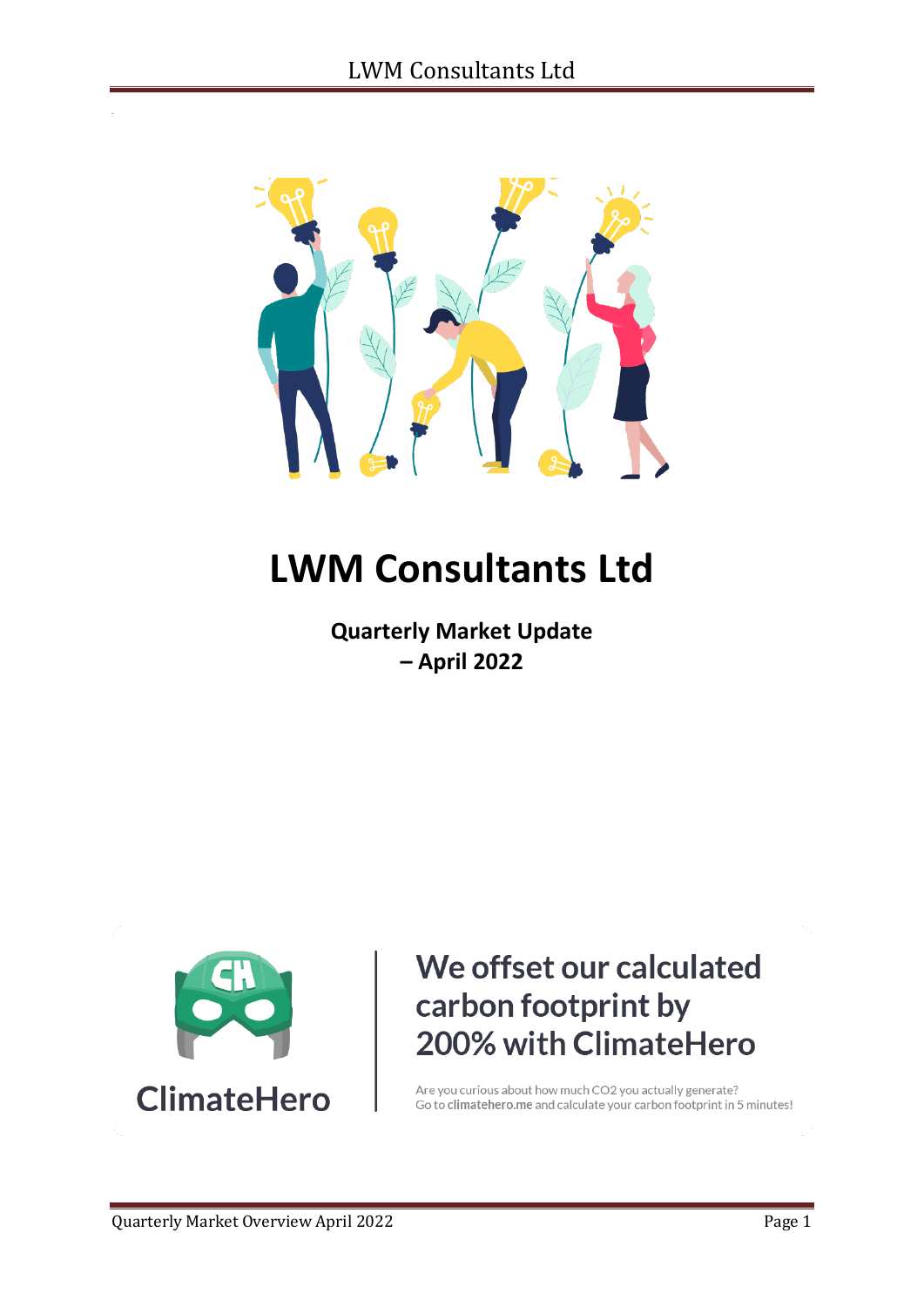

*"The individual investor should act consistently as an investor and not as a speculator"* 

*― Benjamin Graham, author of The Intelligent Investor*

It is fair to say that in January our focus was on inflation and central bank policies. We expected market wobbles, but we remained cautiously optimistic for 2022. For someone fascinated by history, and growing up in Germany during the seventies, the events unfolding in Ukraine didn't ring alarm bells. In fact to some extent you could understand why Russia felt threatened, but logic told you it would make no sense for them to invade.

Perhaps Putin believed, as tanks rolled into the Ukraine, the people would welcome him with open arms, and like Crimea the West would protest but do nothing. Certainly many people we speak to say that the invasion was not expected, nor were the level of sanctions imposed on Russia. What is now unfolding is tragic for both Ukrainian and Russian people, and when the conflict ends will take many years to repair and build any form of trust.

We often feel detached from regional conflicts because they are in places in other parts of the world, and often they are not reported. This is very different because it is so close to home. It is therefore hard to write a market update when this is happening.

Anyone who tells you what is definitely going to happen is only guessing, which to some extent is true of all economic forecasting. We applied logic and logic does not seem to apply. However, there does seem to be a shift in action, and one thing we have always said from the start is how does Putin save face? Our view is neutrality, and Donbas regions may be the route he pushes for. Whether Ukraine accept this is another matter. It does feel that we are moving to some form of peace, but this could be weeks away.

So with this in mind, how do we navigate what was already starting to be a challenging year? The US stock market endured the worst January since the global financial crisis, and there was the biggest swing to "value" stocks for 15 years. This was driven by a variety of factors, including COVID variants,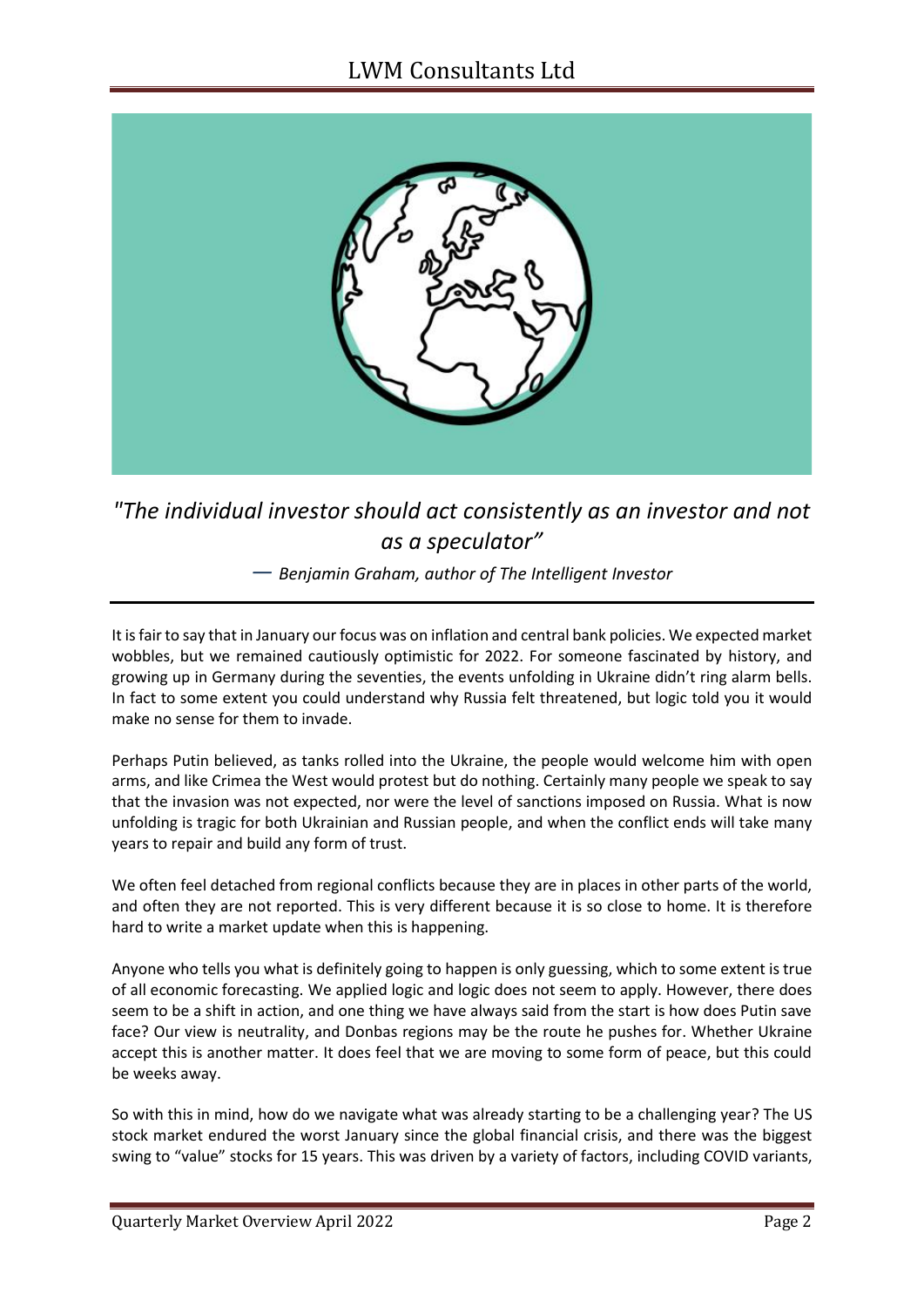inflation, growth, geo-political tensions, and central bank policy. Markets hate uncertainty and there was an abundance of it in January.

Sitting here and reviewing what we said in January, and comparing it with what we think now, what are our thoughts for the next nine months?

- 1. We are cautiously optimistic that there will be some form of resolve in Ukraine. Our feeling is that this will centre around neutrality and Donbas
- 2. The implications of the war have hit oil, gas, and other commodities so we believe that inflation will continue to get higher before peaking towards the end of the year, and then it will start to fall, but it could be that it is remains at a higher level than we thought this year. So some are suggesting around 5%
- 3. Central bank policy is now starting to differ. The US seem set to raise rates possibly faster than many expected, whereas the UK seem to be taking a more steady and measured approach. The UK is expected to be around 1.25% by the end of the year and the US perhaps as high as 3.0%
- 4. There is talk of a recession and Europe is at the forefront of this. This could have implications for the French elections
- 5. Consumers across the Western world are facing higher prices, but place into the mix that the job market is robust, especially in the US and UK, and that consumers have savings. Also, companies are still investing and there is an increase in mergers and acquisitions. There is uncertainty what this all means because these are positive fundamentals in an uncertain environment. A squeeze on incomes will start to feed through over the coming months and the thing to watch is whether this could impact both consumers and companies despite these fundamentals
- 6. There is considerable misunderstanding about China in terms of its relationship with Russia, Taiwan, and its global ambitions. This means Chinese shares are now very cheap

What does this all mean? It is likely there will be more of a focus on quality companies at the right value. So good fund managers are key. There are pockets of the market that are cheap, including emerging markets, Europe and the UK. It is also important to understand that in the short-term conflicts damage markets, but in the medium to long term markets tend to see through this. Good quality companies are cheap, and we are starting to see this turn. Some wise investors say that the best time to invest is when people are most fearful and this seems true today. At some points markets will rally hard, we just don't know when.

Navigating markets moving forward will be more volatile and expected returns lower. But even with higher inflation and interest rates there are opportunities. Some believe the value rally will now last for most of 2022, but ultimately fundamentals will come to play on quality companies that have pricing power and low levels of debt because they will be best placed to navigate this period.

In summary, our thoughts are very much with the families of both Ukrainians and Russians caught up in this terrible conflict. We, like many, hope for a resolution as quickly as possible. In terms of investing, it has shifted things, especially inflation, which we expect to peak and come down but be at a higher level than we first anticipated. Equity markets really remain the only place for long term investments but expect more volatility and lower returns. Do not be surprised if areas like emerging markets, Europe and UK outperform the US in the long term as this is where much of the value currently lies.

*George Ladds* George Ladds, Director, April 2022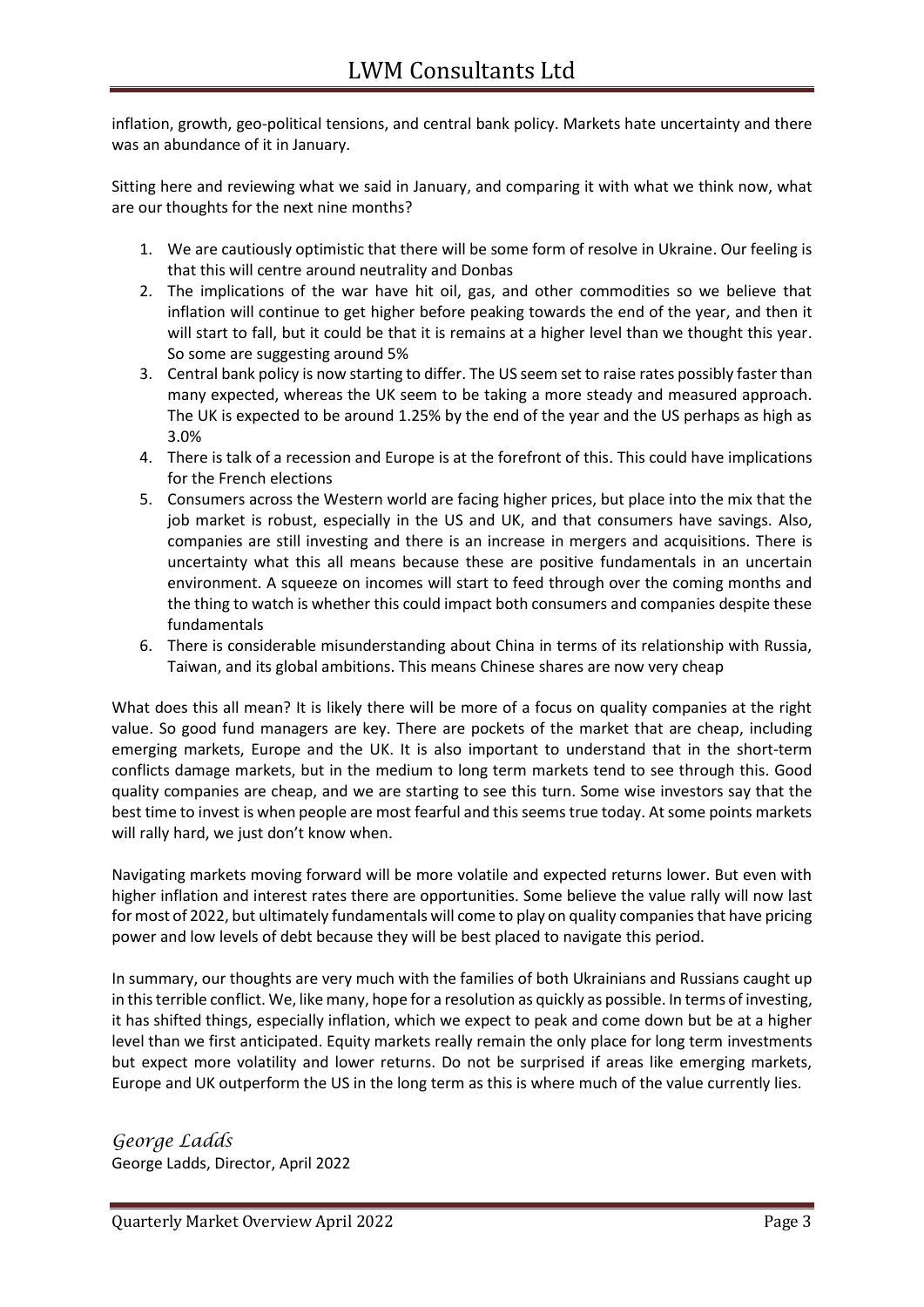## **Responsible Investing**



One of the questions we had was whether ESG means green? It made me think long and hard!

ESG is the new buzz word. It stands for enviromental, social and governance. I googled ESG and it seems it can be a little confusing. One of the first things that came up was green investing made easy. Further down my search I came up with an explanation of applying non financial factors as part of the investment process to identify material risks and growth opportunities.

There is no doubt that responsible investing is high on the agenda but we need to be careful that we understand what it means. Over the last 2 years I have come to the realisation that ESG is just a quality overlay.

We look for fund managers who invest in good quality business. As part of that analysis we would expect them to filter to understand risks and growth opportunities. They may not have called this ESG in the past but that is what they had been doing. Now of course they have to report what they are doing, which is a little different.

ESG, importantly, doesn't necesssarily exclude, so the term green is misleading and every manager has their own criteria. Take an example of a UK fund we invest in. They invest in good quality companies. They have holdings in two tobacco companies. Their view is that these are good, wellmanaged businesses that are generating cash and have the ability to grow their share price over the long-term.

In fact if we dived deeper into our mainstream holdings we might find fossil fuels, arms etc. We might not agree with what they do but the fund managers believe these to be good businesses.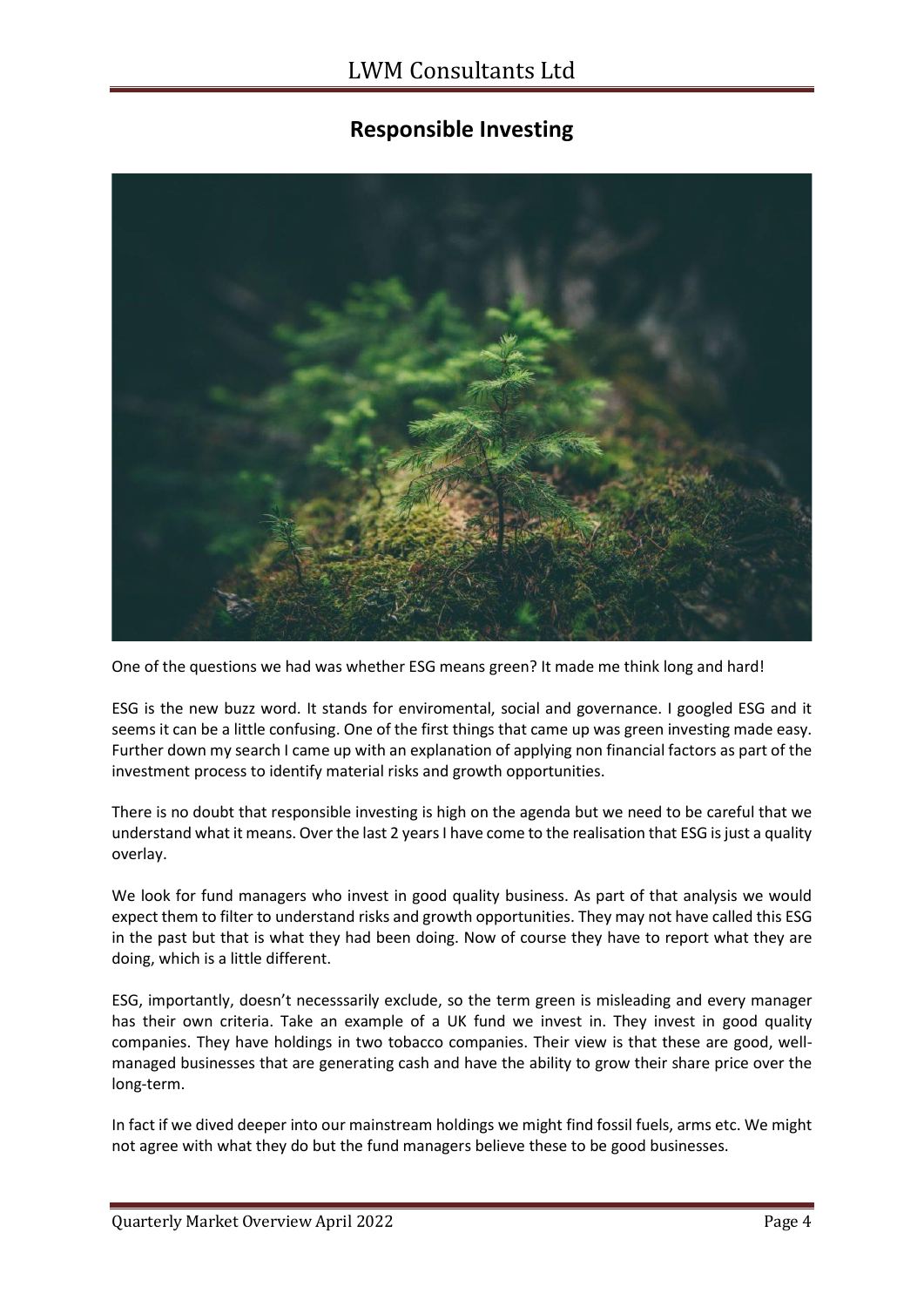If we go one step further, I was speaking to a fund manager recently and they are moving their fund to what is classed as an Article 8 Fund (financial services are great at producing confusing terminology!). To gain this status they have to exclude things or have very minimal exposure. In applying and going through the process they have had to sell two holdings, one of which was a steel producer. The fund will have an ESG overlay but also exclusions and so you would not expect to see things like fossil fuels, arms etc.

So to summarise, almost all the funds in our mainstream portfolio have a quality filter (and this can be called ESG). However, the majority of funds do not have exclusions which means a quality company can include one that invests arms, tobacco, gambling, pornography, fossil fuels etc. The manager using the filter will make that assessment. This is responsible investing at a basic level.

If investors want to do something positive for the planet and for society by excluding certain areas, then that is the next step which perhaps we should call ESG plus! Either way we shouldn't get too hung up on terminology. We like quality managers, the question is more about whether we want exclusions or not and that is an individuals own choice.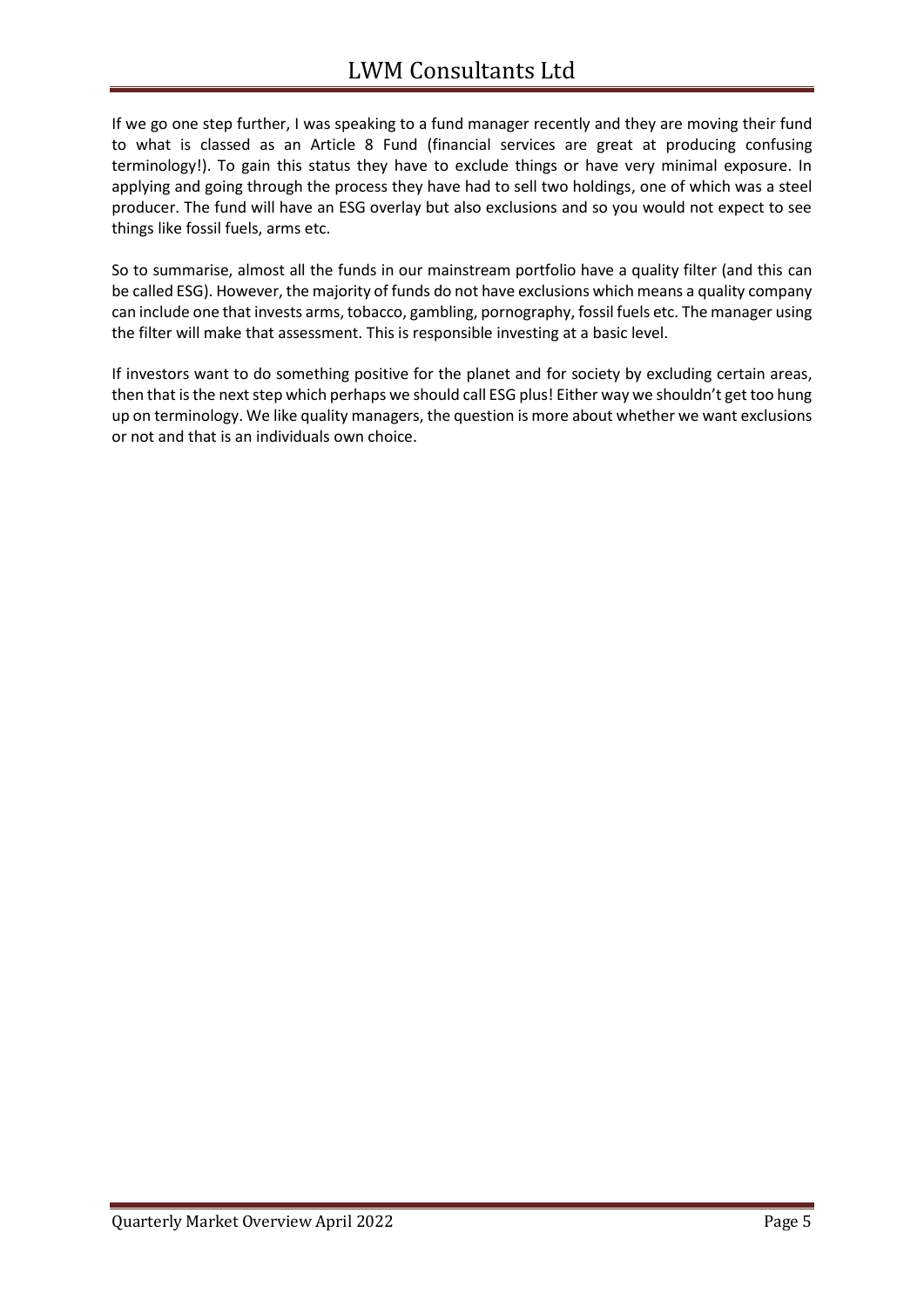#### **US, EUROPE & UK**



Five year returns 1 April 2017 – 31 March 2022

**Special note to graph:** *You should note that past performance is not a reliable indicator of future returns and the value of your investments can fall as well as rise. The total return reflects performance without sales charges or the effects of taxation but is adjusted to reflect all on-going fund expenses and assumes reinvestment of dividends and capital gains. If adjusted for sales charges and the effects of taxation, the performance quoted would be reduced.*

On the face of it the fundamentals across US, Europe and UK are relatively positive. In the UK and US, you have pretty robust labour markets, and we should not discount the levels of savings that people have accumulated over the last couple of years. People want to spend. Companies are also investing, and mergers and acquisitions are expected to hit record levels in 2022.

As we came into this year we expected inflation to peak and then drop away as we saw oil prices come down. The level of inflation was expected to be around 3%. Now it is expected to be around 5%. That places a massive pressure on consumers.

Consumers, especially in the UK and Europe, are struggling with increased oil and gas prices and it is hard to see how and when these will come down. Higher prices and a strong labour market might not be positive for markets. If workers demand higher wages this is inflationary.

It is also worth reflecting that COVID and Ukraine has united Europe in a way we have never seen. Firstly the European recovery plan is the largest stimulus seen and will see e2.018 trillion invested to help rebuild a post-COVID-19 Europe. It covers modernisation via research and innovation (Horizon Europe), fair climate and digital transitions (Just Transition Fund and Digital Europe Programme) and preparedness, recovery and resilience (Recovery and Resilience Facility, rescEU and a new health programme, EU4Health).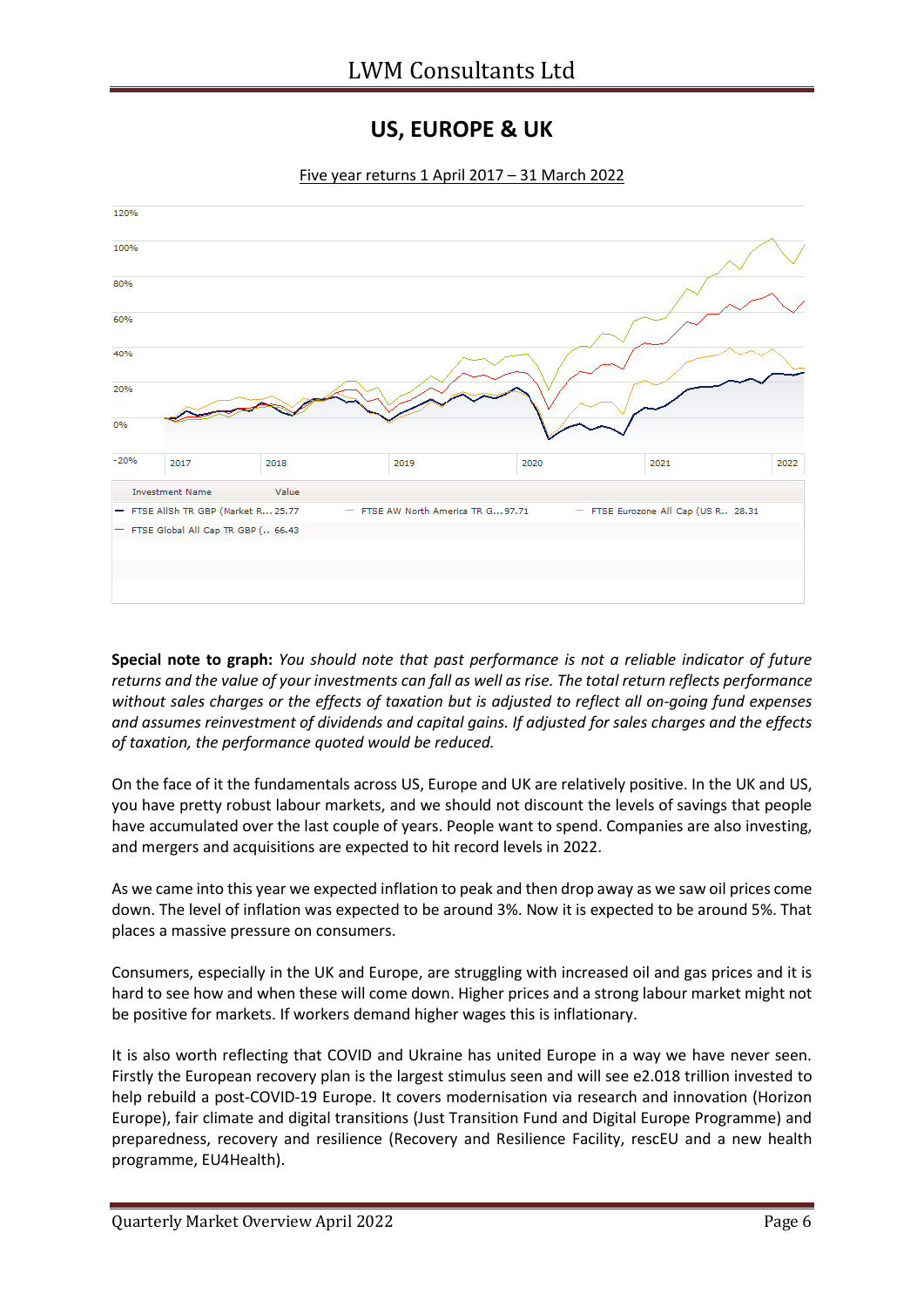Additionally, it pays attention to:

- Modernising traditional policies such as cohesion and the common agricultural policy, to maximise their contribution to the Union's priorities
- Fighting climate change with 30% of the EU funds, the highest share ever of the European budget
- Biodiversity protection and gender equality

But remember, investing in the green economy is inflationary.

With Ukraine we have seen Germany announce they will spend 2% of GDP on defence spending. This is massive and we will likely see others follow. Again, is this inflationary.

Europe is dependent on Russia for oil and gas, especially Germany, and so we are starting to see rationing. This is again inflationary. But it has forced these economies to look globally and although it will take time, the dependence on Russia will decline and this makes Europe more global in its outlook.

It feels that Europe could fall into a recession because of rising inflation and the supply shock but we think there are many factors that are different this time around. Europe has a massive spending package which is being drip fed over many years, more money being spent on defence is again positive and the drive to green energy may in the short term slow, but the longer-term trajectory remains.

Also many European companies are global, and compared to similar businesses in the US, these are trading at significant discounts. We believe that in the short-term Europe could fall into a recession but over the long term it has the potential to outperform the US markets.

The UK remains interesting. In terms of taxes, it is interesting that most people have forgotten that these were increased to pay for the NHS. The UK has strong employment figures, high levels of savings but consumers are faced with higher taxes, higher food costs and higher fuel costs.

The UK exports 53% of its goods to Europe and Centra Asia. The biggest export markets are US (15.70%), Germany (9.90%), France (6.70%), Netherlands (6.49%) and China (6.44%). Russia is 0.72%. In terms of imports, again Russia is relatively small, with the main reliance on Germany, US, China, Netherlands, and France. A recession in Europe is likely to hurt the UK and like Europe we are not global with our trade partners, mainly being focused in Europe and the US.

But the Ukraine has breathed life into Boris Johnson and this seems to be his moment, and what he is good at. We don't believe people should write off the UK. It is cheap, especially in the small and midcap space it has some amazing global and innovative companies. The UK is not the FTSE100!

Deloitte carried out a survey of 85 CFOs from 60 listed companies in the UK. This identified that major British companies plan a surge investment over the coming years due to strong demand and a response to climate change. Areas of focus are likely to be around digital technology, productivity and workforce skills. This is on the back of an expected growth in demand, both in the UK and from abroad.

Like Europe we wonder whether the UK could outperform the US over the next ten years. And don't forget, like Europe, the UK is committed to the green revolution.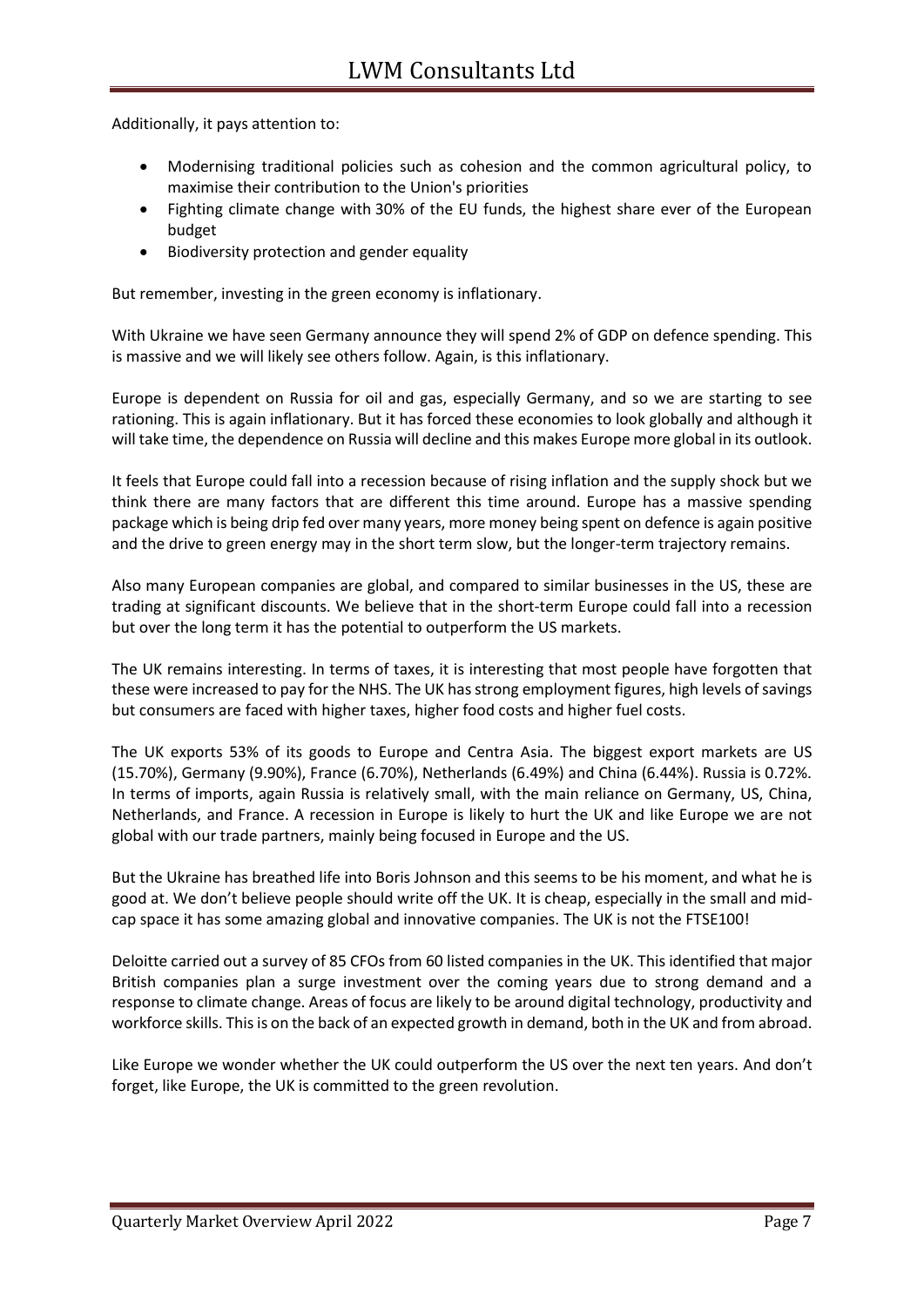The US seems to be less likely to be hit by what is happening in Europe. It is energy self-sufficient. 60% of its exports are to Latin America & Caribbean, North America, and Canada. It has strong employment, and consumers seem to have plenty of money. Rising inflation and the central banks move to rise rates quickly may be negative for the economy.

It is also interesting that Biden's dreams of Build Back Better have faltered and are now about Building a Better America. This was his flagship policy which would have seen over a trillion dollars invested in infrastructure and reduction of the effects of climate change, and spending on welfare and social services. Whether anything comes out of this now will be interesting to see.

The clock is ticking as the mid term elections are in November and it is expected that the republicans will take control of one of the houses, meaning that it will be almost impossible for Biden's dream to come to fruition. This infrastructure spend would have been significant for the US.

Tech has dominated the last ten years and the US has been at the forefront of this. Can these companies repeat the same over the next ten years? We question this. We could see a sideways movement.

The point is that the fundamentals in the US are good but unlike other economies, the investments from COVID are already spent and it is unlikely they will invest in infrastructure in the same way as Europe, Asia and the UK. Rising rates and inflation will take a toll, and we think the US market could run out of steam whilst others take the batten. We still think there are returns to be had from the US but investors should not discount Europe and the UK as it could be these regions, alongside Emerging Markets, which are the better performers.

In summary, in the short term the US is less impacted by what is happening in Europe and mainland Europe are at the forefront of what is happening. But long-term, Europe has pulled together in a way we have never seen, and this is translating into greater investment across infrastructure and defence. Equally UK companies are investing and positive for the future and the UK is committed to the green revolution. The US short term remains robust but failure to sign the flagship policy longer term has to be negative for the US. It still has world leading businesses but logically these cannot grow at the same rate and so we think there could be a shift. We have already said in this update, invest when others are fearful. People invest in the US because of what it has achieved and the assumption is it will continue. Europe and the UK offers lower valuations and plenty of opportunities.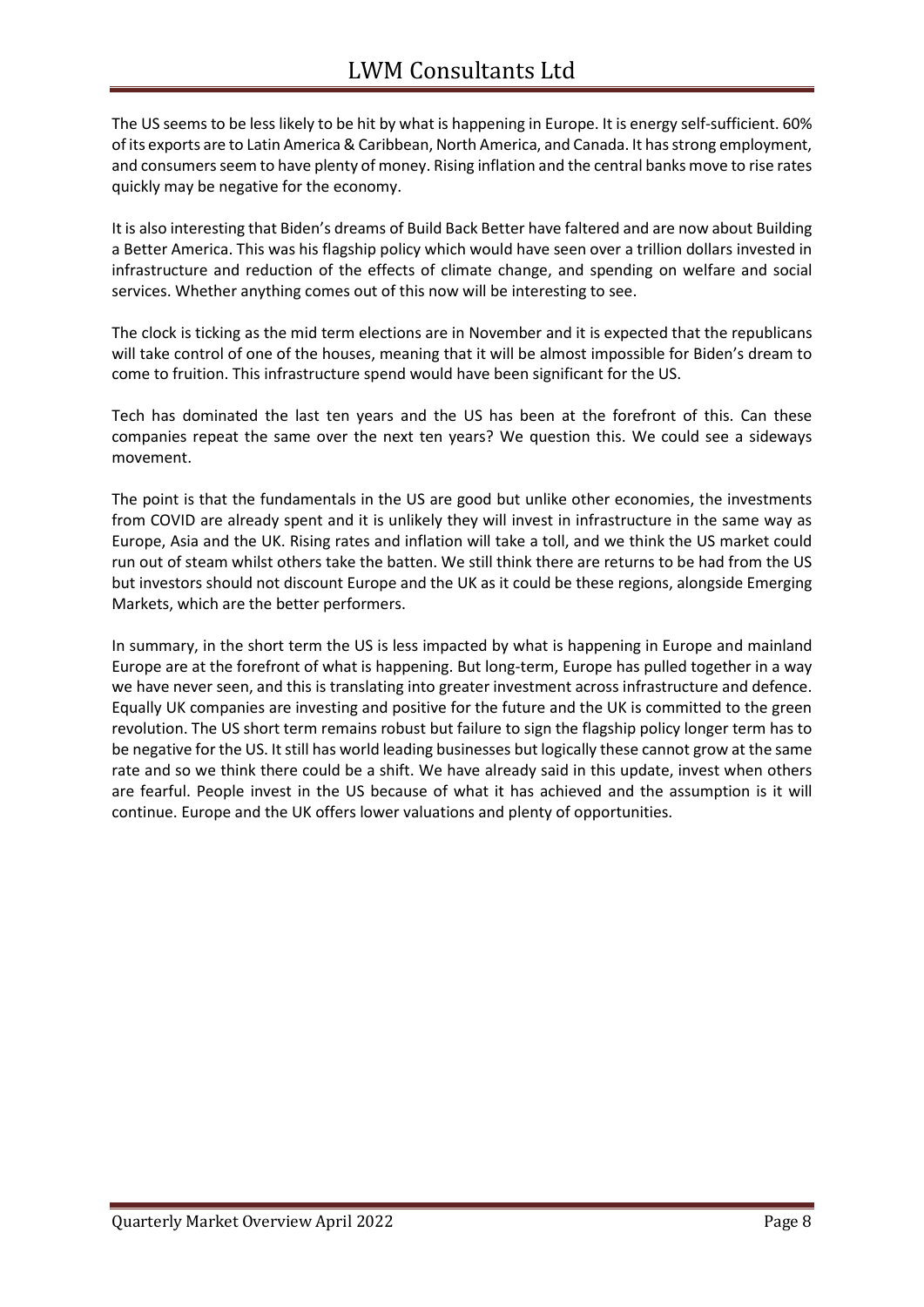# **EMERGING, ASIA AND FRONTIER MARKETS**



Five year returns 1 April 2017 – 31 March 2022

**Special note to graph:** *You should note that past performance is not a reliable indicator of future returns and the value of your investments can fall as well as rise. The total return reflects performance without sales charges or the effects of taxation but is adjusted to reflect all on-going fund expenses and assumes reinvestment of dividends and capital gains. If adjusted for sales charges and the effects of taxation, the performance quoted would be reduced.*

It is important to understand why the press could be wrong about China. There is an assumption that China is like Russia and that Russia is a major trading partner. Firstly, one of the key arguments is the importance of Russia as a trading partner. According to the World Integrate Trade Solution the top five export partners are USA (16.75%), Hong Kong (China) (11.19%), Japan (5.73%), Korea (4.44%) and Vietnam (3.92%). In fact, Russia comes in at 13 at around 1.98%.

If we then breakdown to regions, East Asia and Pacific accounts for 38.41% of exports, North America 18.23%, and other areas (South Asia, Middle East & North Africa, Latin America and Caribbean, and Sub-Saharan Africa) 19.38%. Europe and Central Asia (which includes Russia) is 21.67%.

This tells us that China is a player in the global market. If we consider Russia then 63.51% of exports are to Europe and Central Asia, and 22.25% East Asia and Pacific. In terms of the main countries Russia exports to, these are China (13.43%), Netherlands (10.50%), Germany (6.57%), Belarus (4.96%) and Turkey (4.96%). The make up is very different.

The second point to understand is common prosperity. Over the last 20 years China has lifted over 800 million people out of poverty. The theme of common prosperity goes across everything they do. Where Russia is more insular, to achieve its goals China trades globally and anything that disrupts that destroys everything they have achieved.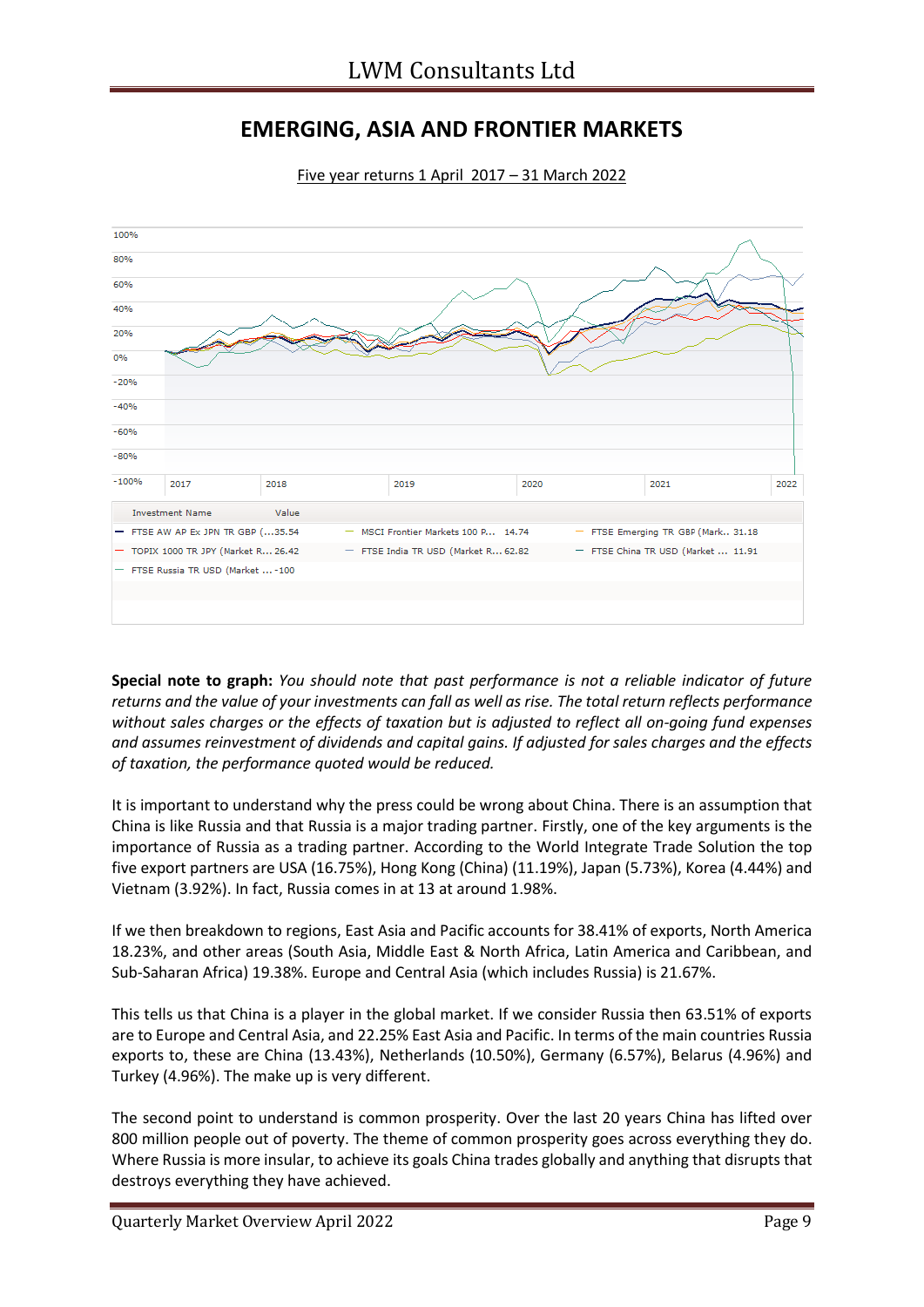So lets take three specific arguments as to why China is going down the route of Russia. The first one is that it will side with Russia. This makes little sense on the basis that the trade they do with Russia is small. They must tread a careful balance because they do import raw materials but to achieve common prosperity, they need the global economy more than they do Russia. There is an argument that China will purchase excess oil and gas, but how will they import this without the infrastructure! They have agreed a gas deal, but it will take many years to build the pipelines needed.

Secondly, China will invade Taiwan. My understanding, and please correct me if I am wrong, is that there are seven points to invade Taiwan. All of these are heavily protected and the only way to attack is by sea. It is highly unlikely an invasion would work. More importantly China imports around 80% of the semiconductors and materials, and this is important to make their economy work. They want to be self-sufficient but they are not there yet. Of this, Taiwan is around 30%, and Korea 20%. An invasion would switch that off immediately.

Thirdly, the Chinese economy is slowing and the zero COVID policy is damaging for supply chains. The Chinese economy is around 1.5 billion people. If Shanghai goes into lockdown that's around 25 million people. When Shenzhen went into lockdown for seven days there was evidence that factories and offices started almost immediately after lockdown. There is no evidence to suggest that this approach is impacting supply chains. China is protecting the health of its citizens, and this seems to be working for them. Also, they are targeting growth of around 5% this year, and many claim they can't achieve this. That might be true but fiscal stimulus has increased by 16% this year and interest rates are coming down.

The point in all of this is to consider the facts: China is not Russia. China has sold-off because many do not understand the differences and we think that offers opportunities.

Turning to the current crisis, there are areas to consider; oil prices are likely to remain elevated, there were already rising gas prices, and this will continue, Russia is a major producer of several base metals (aluminium, titanium, palladium, and nickel) and Russia and Ukraine are major produces of agricultural commodities (Wheat, maize, barley and rapeseed).

Navigating Emerging Markets is going to be harder. Higher food and energy prices will impact many countries. 40% of Ukraine's wheat goes to the Middle East or Africa. Even if the war stopped today exports will be damaged this year and probably for the next few years.

Egypt imports 80% of its wheat from Russia and Ukraine. It is also a popular holiday destination from these regions. Turkey is another area which is struggling with inflation at around 50%. Lebanon is experiencing one of the most devasting economic crisis in more than a century and gets more than half of its wheat from Ukraine.

I had never heard of palladium before but Russia exports around 40% of this and it is used in automotive exhaust systems, mobile phones and even dental fillings.

The points to consider are importers of oil and other commodities like wheat will struggle, but exporters of commodities like oil, copper, iron ore, corn, wheat, and metals will likely do well from this.

Looking at the data we started with, we can identify those countries more likely to suffer. Asian economies are probably less vulnerable compared to some African and Middle East economies. Equally some Latin America commodity producers will do well due to increased demand. When the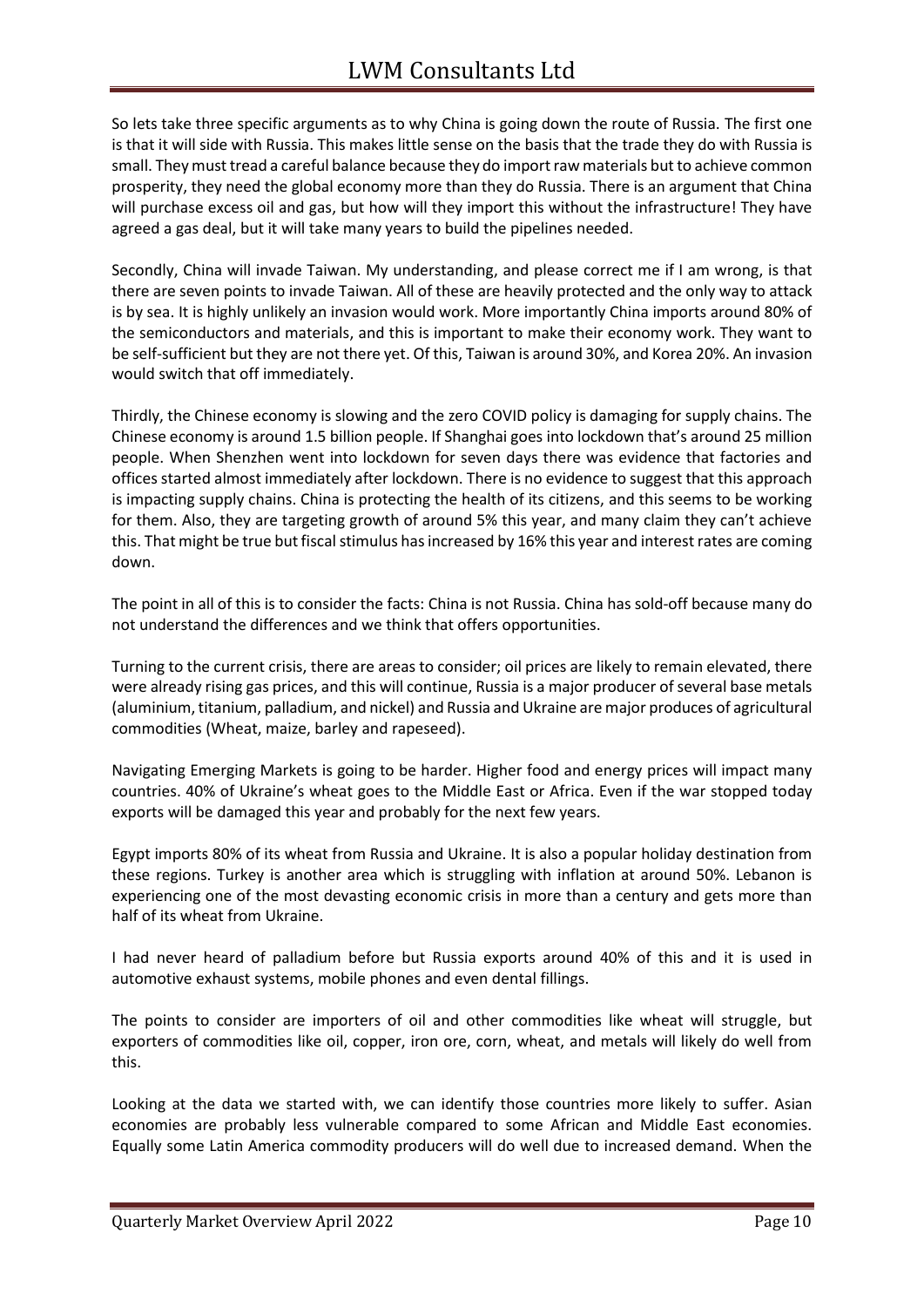conflict ends it is likely that Russia will no longer be part of the MSCI World Index, and this may increase the weighting to countries like Brazil.

It is also just worth adding that rising inflation puts pressure on balance sheets and could place pressure on unpopular governments, especially where there are weak social safety nets and few job opportunities.

What does this all mean for emerging markets? We think parts of emerging markets have been unfairly punished by the markets and are now offering opportunities. China is one of those regions. It is also clear that Asian economies are also offering opportunities, as do commodity rich economies in Latin America. Even with a quick resolve it will take time to rebuild supply chains and it will take longer for many economies to trust Russia again.

In summary, if investors are looking for value, then emerging markets are offering this in abundance. Careful navigation is needed because there are regions that will suffer, but due to cheap valuations this is a part of the global economy which, we believe, offers investors the opportunity for good longterm returns. The journey will not be smooth, and the press will be negative for some time to come. It really comes back to the best time to invest is when people are most fearful. We are now at that stage with emerging markets, and we think investors will be positively surprised in the coming years.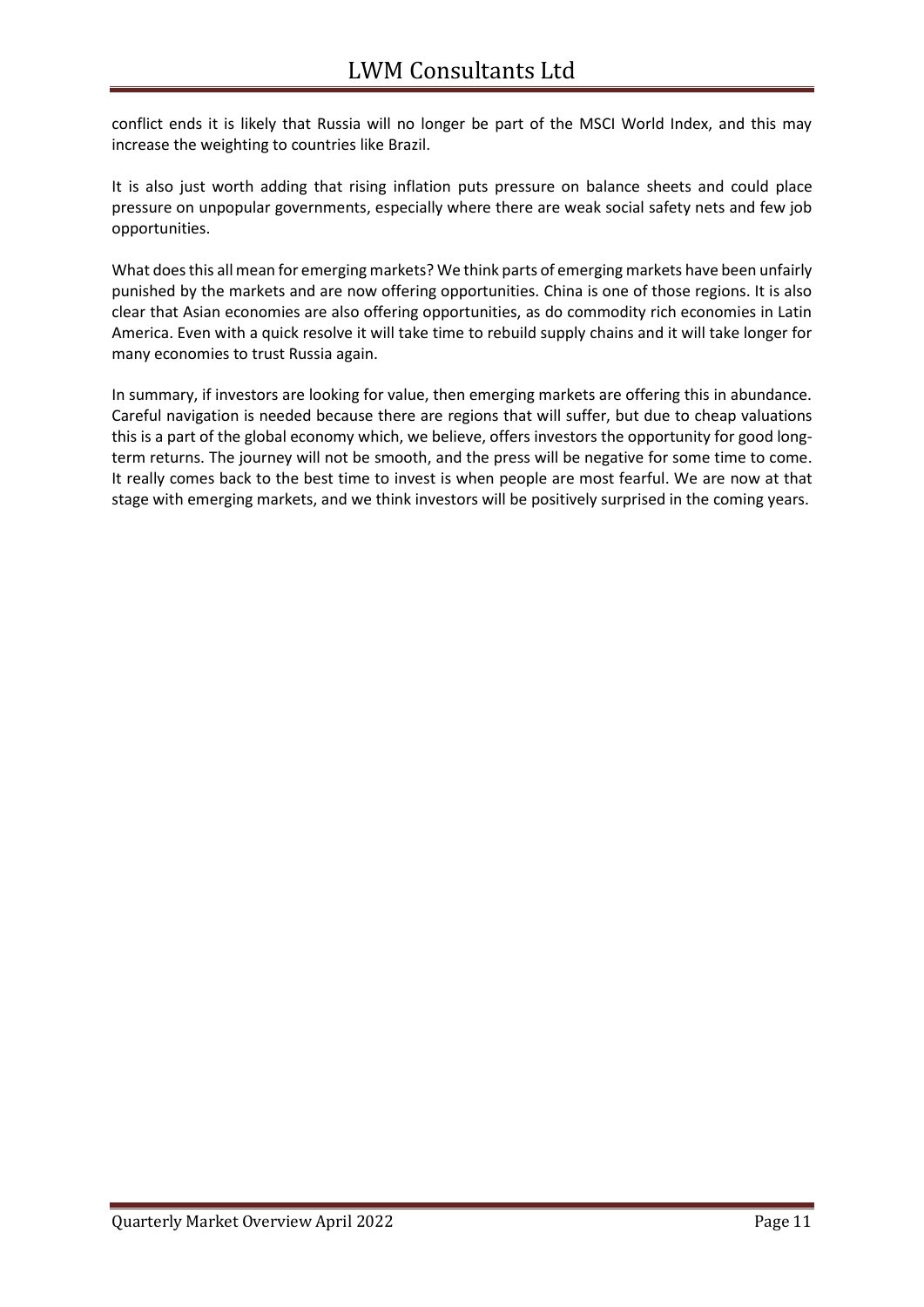#### **CASH**



**Special note to graph:** *You should note that past performance is not a reliable indicator of future returns and the value of your investments can fall as well as rise. The total return reflects performance without sales charges or the effects of taxation but is adjusted to reflect all on-going fund expenses and assumes reinvestment of dividends and capital gains. If adjusted for sales charges and the effects of taxation, the performance quoted would be reduced.*

So central banks in the US are talking about 7 rate increases this year and the UK around 4. In the UK we are now expecting rates to land at around 1.25% by the end of the year, and inflation settle at 5%. Even if a financial institution offers a rate of 1.25%, the net effect after inflation is negative.

Cash, for short terms needs is really important but holding cash with the hope that interest rates will return to 5% is perhaps wishful thinking.

It seems that although rates will go up it is very unlikely we will see them rise to the levels we have seen in the past.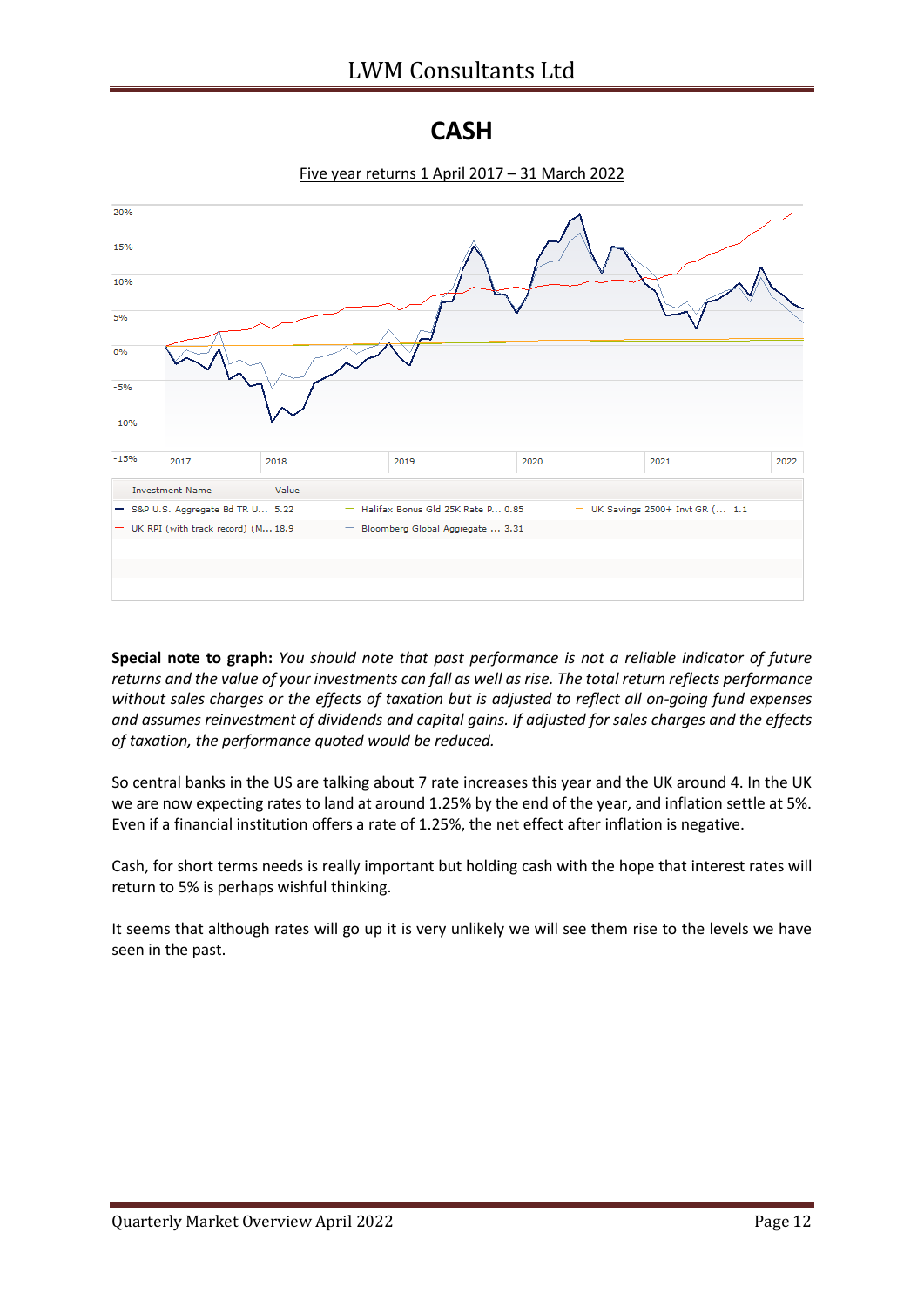### **CONCLUSION**

If you have travelled this far, I hope this update has given you some food for thought. We may not be 100% right but perhaps it will spark debate. Some key take outs from all of this:

- 1. We are cautiously optimistic for a resolve in the Ukraine. But the impact, which is not just the human impact, ripples globally. There are implications across commodities which will likely keep inflation at an inflated level. It could drive some economies, especially in Europe, into recession and in emerging markets there will be winners and losers
- 2. The underlying fundamentals are actually pretty solid, with the UK and US showing strong employment data and significant savings levels. We don't know what the squeeze on income will do to this and how this will feed into the economic growth moving forward but it may be different to what economists expect
- 3. In the short term it seems that Europe will fall into recession, but with the recovery plan this will generate spending across many parts of Europe which should stimulate growth, but could also be inflationary. The US on the other hand is likely to squander the opportunity it had with Biden's Build Back America, either unlikely to see the light of day or if it does in a very diluted form. We think Europe could outperform the US over the next ten years
- 4. French and US elections are things to watch this year. A recession in France might not be good for Macron, and it seems that Biden won't have the full house he has had since he came to power
- 5. Do not believe everything we read about China; this misunderstanding opens opportunities. They have a delicate line to balance but unlike Russia they are a global player and to disrupt that undoes everything they have achieved
- 6. We have seen the biggest rotation to value stocks in 15 years, and this may continue for the rest of this year. But in an environment of high rates and inflation, quality companies which can produce cash and have pricing power will be the likely winners
- 7. The best time to invest is when others are fearful. The markets are volatile and choppy. The journey is not comfortable but often at the points of greatest fear they produce the greatest opportunities. Many parts of the markets are cheap (UK, Europe and parts of Emerging Markets). When markets rally they tend to rally fast. Now may be the time to be selectively taking advantage of the opportunities.
- 8. The last decade was all about US tech. It is unlikely these companies can deliver the same levels of return. It doesn't mean they will fall in value but they may move sideways or grow at a lower rate. Perhaps Europe, UK and Emerging Markets may be the surprising winners over the next decade

In summary, going back to where we started, this year has been all about the tragedy in the Ukraine and how thisimpacts so many people. We are so often detached from localised conflicts because they are not close to hand, this is different. It feels wrong to focus on the economics but in doing this we are mindful of what is happening. This year will not be easy for markets but there are good underlying fundamentals, and we think longer term the opportunities are there in the right places.